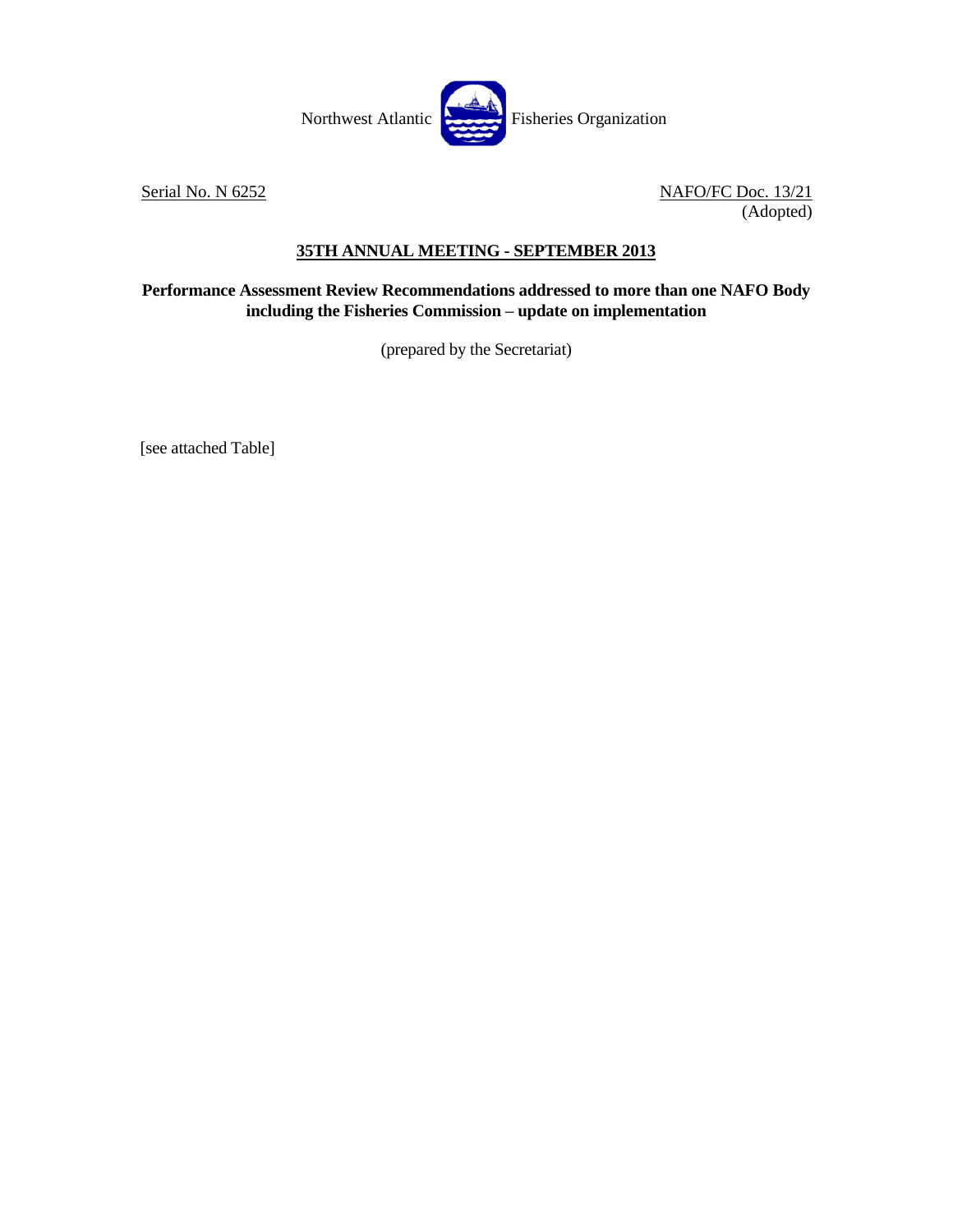|                   | PRP Recommendations addressed to two or more NAFO Bodies, including FC |                                                                                                                                                                                                                                                                                                                                                                                                                                                                                                                                                |                |                                                                                                                                                                                                                                                                                                                                                                                                                                                                                             |           |                                                                                                                                                                                                                                                                   |                                   |                                  |  |  |  |
|-------------------|------------------------------------------------------------------------|------------------------------------------------------------------------------------------------------------------------------------------------------------------------------------------------------------------------------------------------------------------------------------------------------------------------------------------------------------------------------------------------------------------------------------------------------------------------------------------------------------------------------------------------|----------------|---------------------------------------------------------------------------------------------------------------------------------------------------------------------------------------------------------------------------------------------------------------------------------------------------------------------------------------------------------------------------------------------------------------------------------------------------------------------------------------------|-----------|-------------------------------------------------------------------------------------------------------------------------------------------------------------------------------------------------------------------------------------------------------------------|-----------------------------------|----------------------------------|--|--|--|
| (PRP Rpt) (GC Doc | 12/1)                                                                  | <b>Recom No Recom No Recommedation Text</b>                                                                                                                                                                                                                                                                                                                                                                                                                                                                                                    | <b>Body</b>    | Way forward as proposed by the GC WG and Time-Latest FC and STACTIC Action<br>adopted by GC (GC Doc 12/1)                                                                                                                                                                                                                                                                                                                                                                                   | scale     |                                                                                                                                                                                                                                                                   | <b>Reference</b>                  | <b>Progress</b><br><b>Status</b> |  |  |  |
| 3.2.5             |                                                                        | 1 NAFO to consider policy measures to bolster its<br>commitment to ensuring the compatibility of measures<br>adopted for the conservation and management of<br>straddling stocks within the Convention Area.<br>Consideration should also be given to clarifying the<br>respective responsibilities of the coastal State and the<br>Fisheries Commission in coordinating their respective<br>measures and actions, so as to ensure that compatibility.                                                                                         | FC, CPs        | The WG recommends that: - FC clarify the<br>requirement laid down in Article XI.3 (1978)<br>Convention) with regard to the scope and<br>deadline for coastal State reporting. - • FC<br>develop mechanisms for the application of<br>Article VI.11 of the 2007 NAFO Amended<br>Convention which ensure consistency of<br>measures adopted for the conservation and<br>management of straddling stocks within the<br>Convention Area following the Amended<br>Convention's entry into force. | <b>ST</b> | At the 34th Annual Meeting, FC did not FC WP 12/24, FC<br>reach consensus on the proposal<br>concerning compatibility measures. CPs<br>expressed that further consultations with<br>their respective governments would be<br>required.                            | Doc 12/31                         | Action to<br>propose             |  |  |  |
| 6.3               |                                                                        | 4 Encourages NAFO to continue developing cooperative GC, FC,<br>relationships with other RFMO/As and International<br>Organizations, as appropriate, to achieve its objectives<br>and facilitate its work.                                                                                                                                                                                                                                                                                                                                     | <b>SC</b>      | The WG recommends to GC to continue<br>developing and strengthening cooperation with<br>other RFMOs and international organizations in<br>line with Article XVII of the NAFO amended<br>convention                                                                                                                                                                                                                                                                                          | ST        | At the 34th Annual Meeting, FC decided FC Doc 12/31, FC Action<br>that NAFO and NEAFC jointly establish WP 13/3<br>the new joint NEAFC-NAFO Advisory<br>Group on Data Management. The ToR<br>will be presented at this Meeting for<br>consideration and adoption. |                                   | Ongoing                          |  |  |  |
| 4.4.1             |                                                                        | 5 Notes that high priority should be given to encouraging<br>the timely submission of data essential for stock<br>assessment purposes. The PRP therefore urges<br>Contracting Parties to ensure the accuracy of the data<br>and information collected and the timeliness their<br>submission to NAFO. In this regard, the potential<br>introduction of sanctions for data submission<br>infringements, including the denial or reduction of<br>fishing opportunities until outstanding data submissions<br>are supplied, should be considered. | GC, FC,<br>CPs | The WG urges CPs to comply with data<br>submission obligations in terms of timing and<br>quality.                                                                                                                                                                                                                                                                                                                                                                                           | <b>ST</b> | STACTIC proposal Standardization of<br><b>Observer Program Data Reporting</b><br>requirements -- will be forwarded to FC 13/14<br>at this meeting for consideration and<br>adoption.                                                                              | FC Doc 13/4.<br><b>STACTIC WP</b> | Action<br>Ongoing                |  |  |  |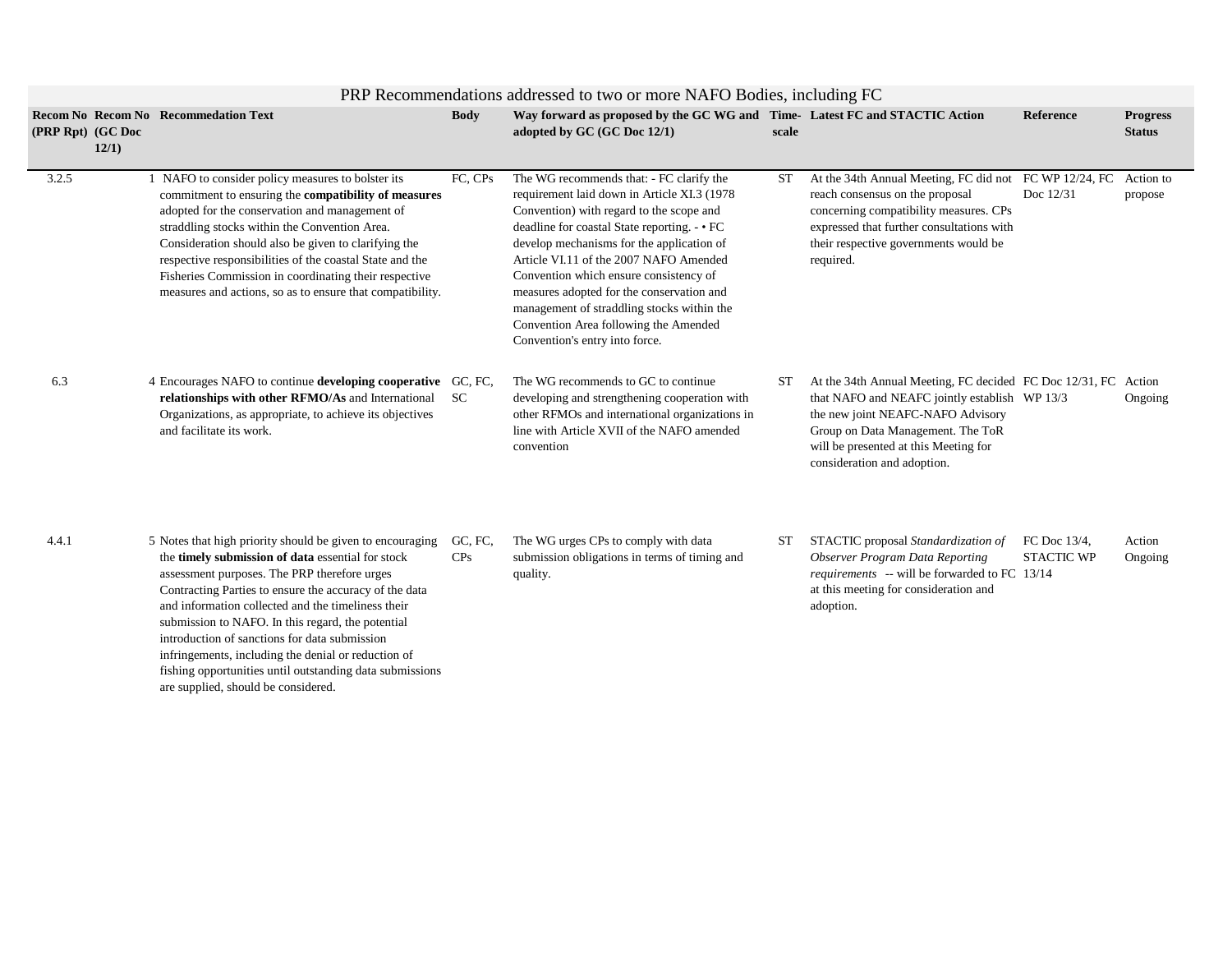| (PRP Rpt) (GC Doc | 12/1) | <b>Recom No Recom No Recommedation Text</b>                                                                                                                                                                                                                                                                                                                                                  | <b>Body</b> | Way forward as proposed by the GC WG and Time-Latest FC and STACTIC Action<br>adopted by GC (GC Doc 12/1)                                                                                                                                                                                                                                                                                                                                                                                                                                                                                       | scale     |                                                                                                                                                                                                                                                                                                                                                                                                                                  | <b>Reference</b>                                                | <b>Progress</b><br><b>Status</b> |
|-------------------|-------|----------------------------------------------------------------------------------------------------------------------------------------------------------------------------------------------------------------------------------------------------------------------------------------------------------------------------------------------------------------------------------------------|-------------|-------------------------------------------------------------------------------------------------------------------------------------------------------------------------------------------------------------------------------------------------------------------------------------------------------------------------------------------------------------------------------------------------------------------------------------------------------------------------------------------------------------------------------------------------------------------------------------------------|-----------|----------------------------------------------------------------------------------------------------------------------------------------------------------------------------------------------------------------------------------------------------------------------------------------------------------------------------------------------------------------------------------------------------------------------------------|-----------------------------------------------------------------|----------------------------------|
|                   |       |                                                                                                                                                                                                                                                                                                                                                                                              |             | The WG recommends that: The Secretariat<br>compile a comprehensive overview of the<br>various data reporting requirements (e.g. who,<br>what, when); FC assess the overall submission of<br>data and identify problem areas (e.g. type of<br>data, nature of shortcoming, scope $-$ i.e. one CP<br>or broad); and FC consider options to address<br>gaps including a system of monitoring<br>compliance with data submission obligations and<br>introducing sanctions if appropriate.                                                                                                           | MT        | STACTIC addresses these issues in its<br>Annual Compliance Review.                                                                                                                                                                                                                                                                                                                                                               | <b>STACTIC WP</b><br>13/17, FC Annual<br><b>Meeting Reports</b> | Action<br>Ongoing                |
| 5.1.4             |       | 6 The <b>timeliness and quality of data</b> submitted by<br><b>Contracting Parties</b>                                                                                                                                                                                                                                                                                                       | FC, CPs     | See Recommendation 5                                                                                                                                                                                                                                                                                                                                                                                                                                                                                                                                                                            | <b>ST</b> | See Recommendation 5                                                                                                                                                                                                                                                                                                                                                                                                             |                                                                 | Action<br>Ongoing                |
| 4.4.3.5           |       | 7 Careful consideration should be given to developing and FC, SC,<br>consolidating NAFO fishery resources data-access<br>and utilization rules. These should take into<br>consideration intellectual property rights related to<br>scientific analyses as well as industrial confidentiality<br>provisions to be attached to certain categories of data<br>(e.g. detailed fishing location). | ES          | The WG recommends that: - FC, possibly upon<br>input from the SC/STACREC, develops and<br>consolidates rules to facilitate access and<br>utilization of data hosted by the Secretariat<br>including in particular, VMS data, for scientific<br>purposes; FC encourages the SC to use VMS<br>data for preparation of advice; FC strengthens<br>rules on secure and confidential treatment of data<br>taking into consideration intellectual property<br>rights and commercial sensitivity of information<br>taking into account experiences in other RFMOs.<br>See also recommendations 8 and 9. | ST        | At the 34th Annual Meeting, FC<br>amended Article 26.10.d of the NCEM.<br>making VMS data more accessible to SC Doc 13/4<br>and other constinutent bodies. Also, from<br>the STACTIC May 2013 Intersessional<br>Meeting Report: It was noted that<br>STACTIC could provide valuable<br>information based on logbooks and<br>other sources. Others noted that the SC<br>was free to use other sources of data<br>managed by NAFO. | FC Doc 12/8, FC<br>Doc 12/31. FC                                | Action<br>completed              |

4.4.1.6 8 The PRP noted the potential utility of **VMS information**  in verifying stock assessment input data. It suggested that this potential should be further investigated and, in particular, possible rules should be considered to govern the use of VMS data. Such rules would be in the interests of reaching a common understanding on how and why VMS data should be used as well as on avoiding overlyrestrictive usage conditions.

For See Recommendation 7 **MT**  $\blacksquare$  **MT**  $\blacksquare$   $\blacksquare$  **MT**  $\blacksquare$  **MT**  $\blacksquare$  **MT**  $\blacksquare$  **MT**  $\blacksquare$  **MT**  $\blacksquare$  **MT**  $\blacksquare$  **MT**  $\blacksquare$  **MT**  $\blacksquare$  **MT**  $\blacksquare$  **MT**  $\blacksquare$  **MT**  $\blacksquare$  **MT**  $\blacksquare$  **MT**  $\blacksquare$  **MT**  $\blacksquare$ 

completed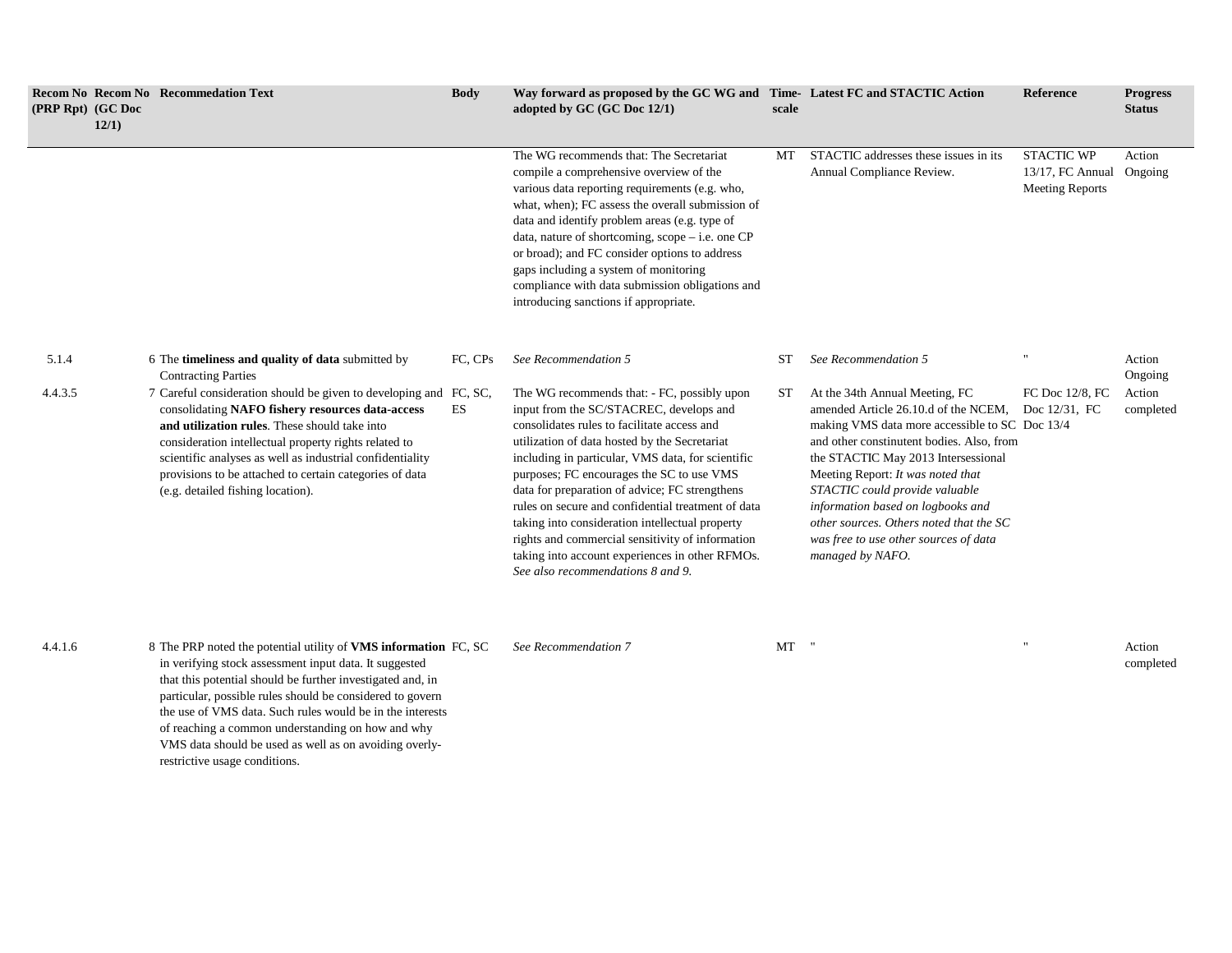| (PRP Rpt) (GC Doc      | 12/1) | <b>Recom No Recom No Recommedation Text</b>                                                                                                                                                                                                                                                                                                                                                                                                            | <b>Body</b>   | Way forward as proposed by the GC WG and Time-Latest FC and STACTIC Action<br>adopted by $GC(GC)$ Doc $12/1$ )                                                                                                                                                                                                                                                                  | scale |                                                                                                                                                                                                                                                                                                                                                                                                                                                                                                                                                                   | <b>Reference</b>                                              | <b>Progress</b><br><b>Status</b> |
|------------------------|-------|--------------------------------------------------------------------------------------------------------------------------------------------------------------------------------------------------------------------------------------------------------------------------------------------------------------------------------------------------------------------------------------------------------------------------------------------------------|---------------|---------------------------------------------------------------------------------------------------------------------------------------------------------------------------------------------------------------------------------------------------------------------------------------------------------------------------------------------------------------------------------|-------|-------------------------------------------------------------------------------------------------------------------------------------------------------------------------------------------------------------------------------------------------------------------------------------------------------------------------------------------------------------------------------------------------------------------------------------------------------------------------------------------------------------------------------------------------------------------|---------------------------------------------------------------|----------------------------------|
| 4.4.2.3 $&$<br>4.4.2.4 |       | 10 Encourages NAFO to continue to address the data<br>requirements attached to <b>implementation</b> of UNGA<br><b>Resolution 61/105</b> , with some urgency.<br>All efforts should be expended to encourage the timely<br>submission of marine living resources information to<br>expedite the comprehensive collection of essential data<br>to improve knowledge of the benthos, and benthic<br>environment, in the NAFO Convention Area as a whole. | FC.<br>SC,CPs | Taking into account the progress made in 2011<br>the WG recommends that: FC, upon<br>recommendation of the SC and the FC WGFMS-<br>VME, reviews data requirements for the<br>implementation of UNGA Resolution 61/105 on<br>a regular basis and at the latest in 2014 as<br>foreseen by NAFO CEM (Article 21), once the<br>information from the NEREIDA project is<br>available | МT    | Since its inception in 2008, the WGFMS-WGFMS-VME<br>VME met seven times formulating<br>recommendations concerning the<br>protection of VMEs in the NRA in<br>response to UNGA Resolution 61/105.<br>The VME conservation and enforcement<br>measures are laid down in Chapter II of<br>the NCEM. These measures are reviewed<br>and updated every year as new scientific<br>information becomes available. The WG<br>met in May 2013. It will present new<br>recommendations concerning area<br>closures to FC at this meeting for<br>consideration and adoption. | Meeting Reports,<br>Chapter II of the<br>NCEM, FC Doc<br>13/3 | Action<br>ongoing                |
|                        |       |                                                                                                                                                                                                                                                                                                                                                                                                                                                        |               | In addition the WG urges CPs to comply with<br>reporting requirements as laid down in Chapter II<br>of NAFO CEM                                                                                                                                                                                                                                                                 | ST    | At the 34th Annual Meeting, FC adopted FC Doc 12/6, FC<br>the updated <i>Exploratory Fishing</i><br>Protocol and Assessment of Bottom<br>Fishing Activities as recommended by<br>the WGFMS-VME                                                                                                                                                                                                                                                                                                                                                                    | Doc 12/30, FC<br>Doc 12/31                                    | Action<br>completed              |
| 4.2.2.2.1              |       | 11 Suggests that NAFO consider enhancing its application FC, SC<br>of risk-based assessment approaches (e.g. the<br>Greenland Halibut Management Strategy Evaluation and<br>Kobe Matrix) when evaluating management strategies.                                                                                                                                                                                                                        |               | The WG recommends that the FC mandates the<br>FC WGFMS-CPRS to consider the broader use<br>of the PA framework, extension of management<br>strategy evaluation and/or other risk-based<br>management approaches (e.g. Kobe matrix)<br>including conservation plans and rebuilding<br>strategies, as appropriate.                                                                | МT    | At the 34th Annual Meeting, FC adopted FC Doc 12/27 FC<br>the proposal to establish the joint FC-SC WP 13/7<br>WG on Conservation Plans and<br>Rebuilding Strategies. The FC Chair in<br>collaboration with the SC and other<br>relevant Chairs developed the draft ToR<br>of the WG, renaming it to Joint FC-SC<br>WG on Risk-based Management<br>Strategies. The ToR will be presented to<br>FC at this meeting for consideration and<br>adoption.                                                                                                              |                                                               | Action<br>Ongoing                |
| 4.6.6.3                |       | 12 Encourages NAFO to broaden consideration of MSE-<br>type approaches to managing other fisheries for which<br>it is responsible.                                                                                                                                                                                                                                                                                                                     | FC, SC        | See Recommendation 11.                                                                                                                                                                                                                                                                                                                                                          | MT    |                                                                                                                                                                                                                                                                                                                                                                                                                                                                                                                                                                   | FC Doc 12/27 FC<br>WP 13/7                                    | Action<br>Ongoing                |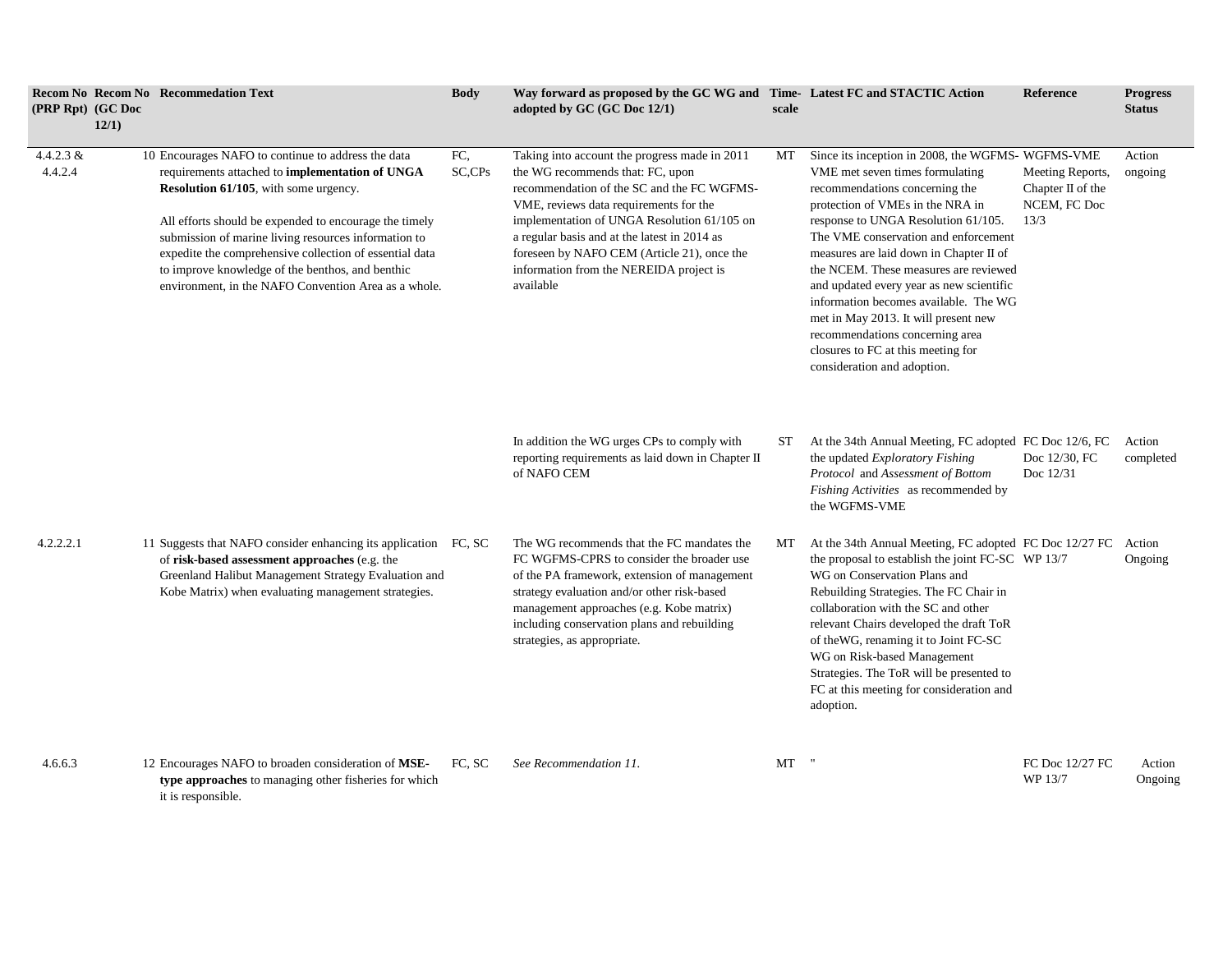| (PRP Rpt) (GC Doc                     | <b>Recom No Recom No Recommedation Text</b><br>12/1)                                                                                                                                                                                                                                                                                                                                                                | <b>Body</b> | Way forward as proposed by the GC WG and Time-Latest FC and STACTIC Action<br>adopted by GC (GC Doc 12/1)                                                                                                                                                                                                                                                                                 | scale |                                                                                                                                                                                                                                                                                                                                                                                                                                                                                                                                                       | <b>Reference</b> | <b>Progress</b><br><b>Status</b> |
|---------------------------------------|---------------------------------------------------------------------------------------------------------------------------------------------------------------------------------------------------------------------------------------------------------------------------------------------------------------------------------------------------------------------------------------------------------------------|-------------|-------------------------------------------------------------------------------------------------------------------------------------------------------------------------------------------------------------------------------------------------------------------------------------------------------------------------------------------------------------------------------------------|-------|-------------------------------------------------------------------------------------------------------------------------------------------------------------------------------------------------------------------------------------------------------------------------------------------------------------------------------------------------------------------------------------------------------------------------------------------------------------------------------------------------------------------------------------------------------|------------------|----------------------------------|
| 4.2.3.5 $&$<br>4.2.3.3 $&$<br>4.2.4.1 | 13 Encourages NAFO to consolidate its policy to address FC, SC<br>ecosystem management considerations, including by<br>compiling the information necessary for evaluating<br>trends in the status of dependent, related and associated<br>species specifically. A consolidated list of bycatch<br>species, for instance, should be included in the NCEM to<br>assist monitoring of bycatch during directed fishing. |             | The WG recommends that: • SC prepares<br>recommendations on how to implement the next<br>steps of the Roadmap for Developing an<br>Ecosystem Approach to Fisheries for NAFO<br>based on its ToR and in line with the<br>recommendations of the Performance Review<br>Report and that it examines the application of<br>the Ecosystem Approach to Fisheries in other<br>RFMOs to that end; | MT    | [see SC's response]                                                                                                                                                                                                                                                                                                                                                                                                                                                                                                                                   |                  |                                  |
|                                       |                                                                                                                                                                                                                                                                                                                                                                                                                     |             | • SC consider the usefulness and practicability of MT [see SC's response]<br>identifying the different types of ecosystems<br>present in the NAFO area;                                                                                                                                                                                                                                   |       |                                                                                                                                                                                                                                                                                                                                                                                                                                                                                                                                                       |                  |                                  |
|                                       |                                                                                                                                                                                                                                                                                                                                                                                                                     |             | • SC continues to take into account<br>environmental factors impacting on NAFO<br>fisheries                                                                                                                                                                                                                                                                                               |       | MT [see SC's response]                                                                                                                                                                                                                                                                                                                                                                                                                                                                                                                                |                  |                                  |
|                                       |                                                                                                                                                                                                                                                                                                                                                                                                                     |             | • FC and SC jointly develop the definition of<br>bycatch, compile a consolidated list of the main<br>relevant bycatch species (commercial, non-<br>commercial, targeted, non-targeted, VMEs, )<br>and consider the issue of bycatches in the<br>framework of conservation plans and rebuilding<br>strategies, management plans and other<br>management measures; (ST)                     | ST    | At the 34th Annual Meeting, FC adopted FC Doc 12/28, FC Action<br>the proposal to establish the joint FC-SC WP 13/8<br>WG on Ecosystem Approach Framework<br>to Fisheries Management, following the<br>WGFMS-VME recommendation to<br>expand the mandate to include broader<br>aspects of EAF as part of the future<br>dialogue between FC and SC. The FC<br>Chair in collaboration with the SC and<br>other relevant Chairs developed the draft<br>ToR of the WG which will be presented<br>to FC at this meeting for consideration<br>and adoption. |                  | Ongoing                          |
|                                       |                                                                                                                                                                                                                                                                                                                                                                                                                     |             | • The SC, as appropriate, adjusts the data<br>collection requirements to include the<br>information necessary for evaluating trends in<br>the status of dependent, related and associated<br>species to address ecosystem management<br>considerations.<br>See Recommendations 14, 15 and 16                                                                                              | MT    | [see SC's response]                                                                                                                                                                                                                                                                                                                                                                                                                                                                                                                                   |                  |                                  |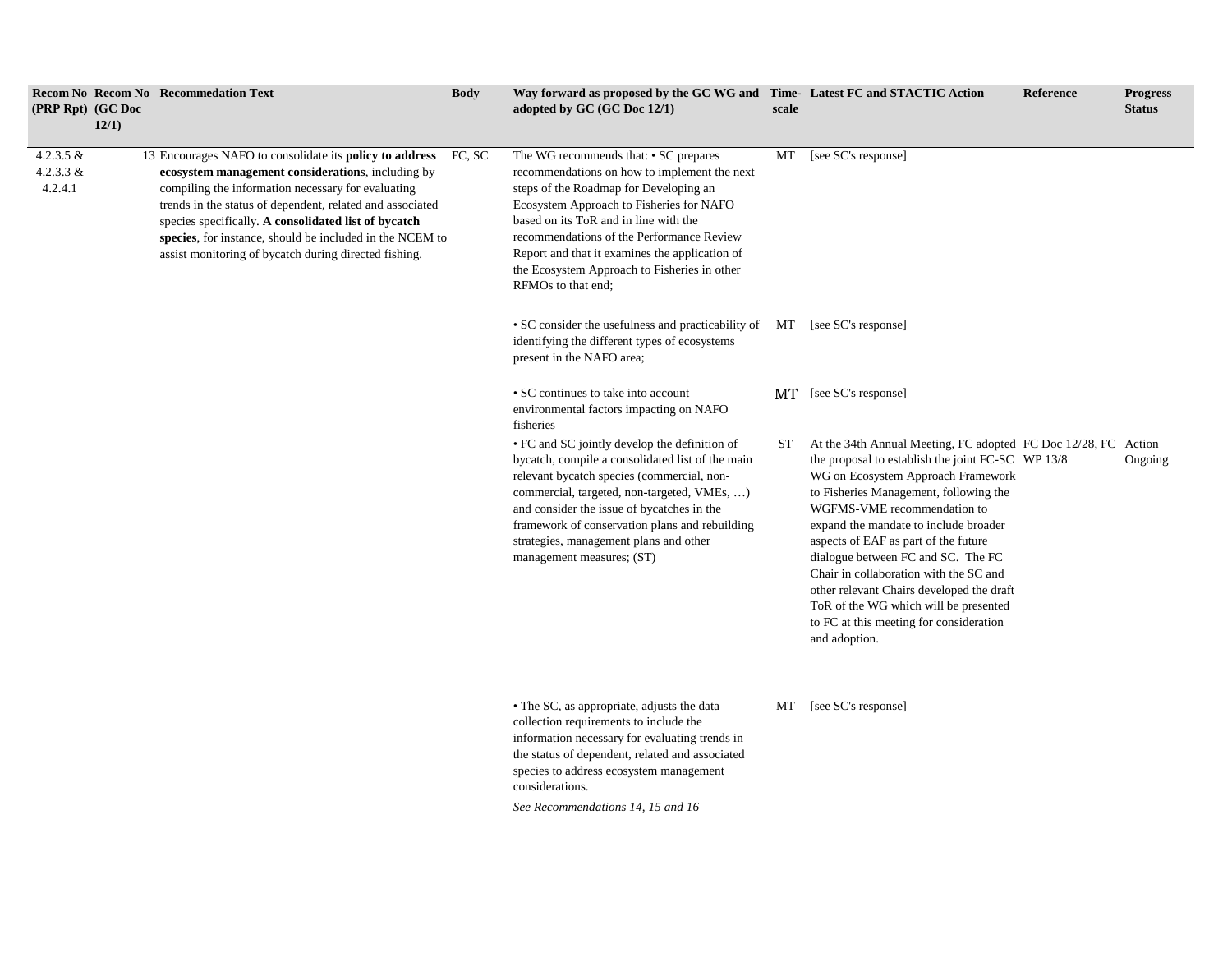| (PRP Rpt) (GC Doc | <b>Recom No Recom No Recommedation Text</b><br>12/1)                                                                                                                                                                                                                                                                                                                                                                                                                                                                                                           | <b>Body</b> | Way forward as proposed by the GC WG and Time-Latest FC and STACTIC Action<br>adopted by $GC(GC)$ Doc $12/1$ )                                                                                                                                              | scale |                                                                                                                                                                                         | <b>Reference</b>                   | <b>Progress</b><br><b>Status</b> |
|-------------------|----------------------------------------------------------------------------------------------------------------------------------------------------------------------------------------------------------------------------------------------------------------------------------------------------------------------------------------------------------------------------------------------------------------------------------------------------------------------------------------------------------------------------------------------------------------|-------------|-------------------------------------------------------------------------------------------------------------------------------------------------------------------------------------------------------------------------------------------------------------|-------|-----------------------------------------------------------------------------------------------------------------------------------------------------------------------------------------|------------------------------------|----------------------------------|
| 4.3.6             | 14 Recommends that NAFO consider augmenting its efforts FC, SC<br>to implement a more EAF friendly management<br>approach as well as to embrace the PAF more widely. If<br>bycatch continues to be a problem, then NAFO<br>ecosystem-based management and its EAF may fall<br>short of best practice.                                                                                                                                                                                                                                                          |             | See Recommendation 13                                                                                                                                                                                                                                       | MT    | See Recommendation 13                                                                                                                                                                   | FC Doc 12/28, FC Action<br>WP 13/8 | Ongoing                          |
| 4.3.7             | 15 Strongly encourages the development, and consolidation, FC, SC<br>of the Scientific Council's EAF Roadmap. It also<br>encourages NAFO as a whole to give strategic<br>consideration as to how the Roadmap may assume a<br>more holistic focus so that it addresses ecosystem<br>components more widely, not just those for harvested, or<br>associated, species alone. In these terms, NAFO should<br>focus on the sustainable use of the entire ecosystem for<br>which it is responsible rather than just fishery-target<br>species.                       |             | See Recommendation 13                                                                                                                                                                                                                                       | МT    | See Recommendation 13                                                                                                                                                                   | FC Doc 12/28, FC Action<br>WP 13/8 | Ongoing                          |
| 4.6.2.5           | 16 Endorses NAFO's continuing execution of its customary FC, SC<br>(target species-directed) management requirements<br>and assessments for the stocks that it manages. It should<br>also strive to address new challenges associated with<br>further development of the EAF (Section 4.3) and<br>increased formalization of the PAF (Section 4.6.2) etc.<br>The use of standardized, well-understood and<br>scientifically robust approaches must continue while the<br>needs of fishery-directed and broader ecosystem<br>management should remain balanced. |             | See Recommendation 13                                                                                                                                                                                                                                       | МT    | See Recommendation 13                                                                                                                                                                   | FC Doc 12/28, FC Action<br>WP 13/8 | Ongoing                          |
| 4.6.3.3           | 17 Encourages NAFO to review the <b>Exploratory Fisheries</b> FC, SC<br>Protocol with a view to developing a strategic<br>framework for conservation and management measures<br>for all potential new and exploratory fisheries. In this<br>respect, NAFO may wish to take account of the way in<br>which CCAMLR has approached the issue in terms of<br>developing a unified regulatory framework.                                                                                                                                                            |             | The WG recommends that, the FC mandates the<br>WGFMS-VME to review the Exploratory<br>Fisheries Protocol with a view to developing a<br>strategic framework for conservation and<br>management measures for all potential new and<br>exploratory fisheries. | MT    | At the 34th Annual Meeting, FC adopted FC Doc 12/6, FC<br>the updated Exploratory Fishing<br>Protocol and Assessment of Bottom<br>Fishing Activities as recommended by<br>the WGFMS-VME | Doc 12/30, FC<br>Doc $12/31$       | Action<br>completed              |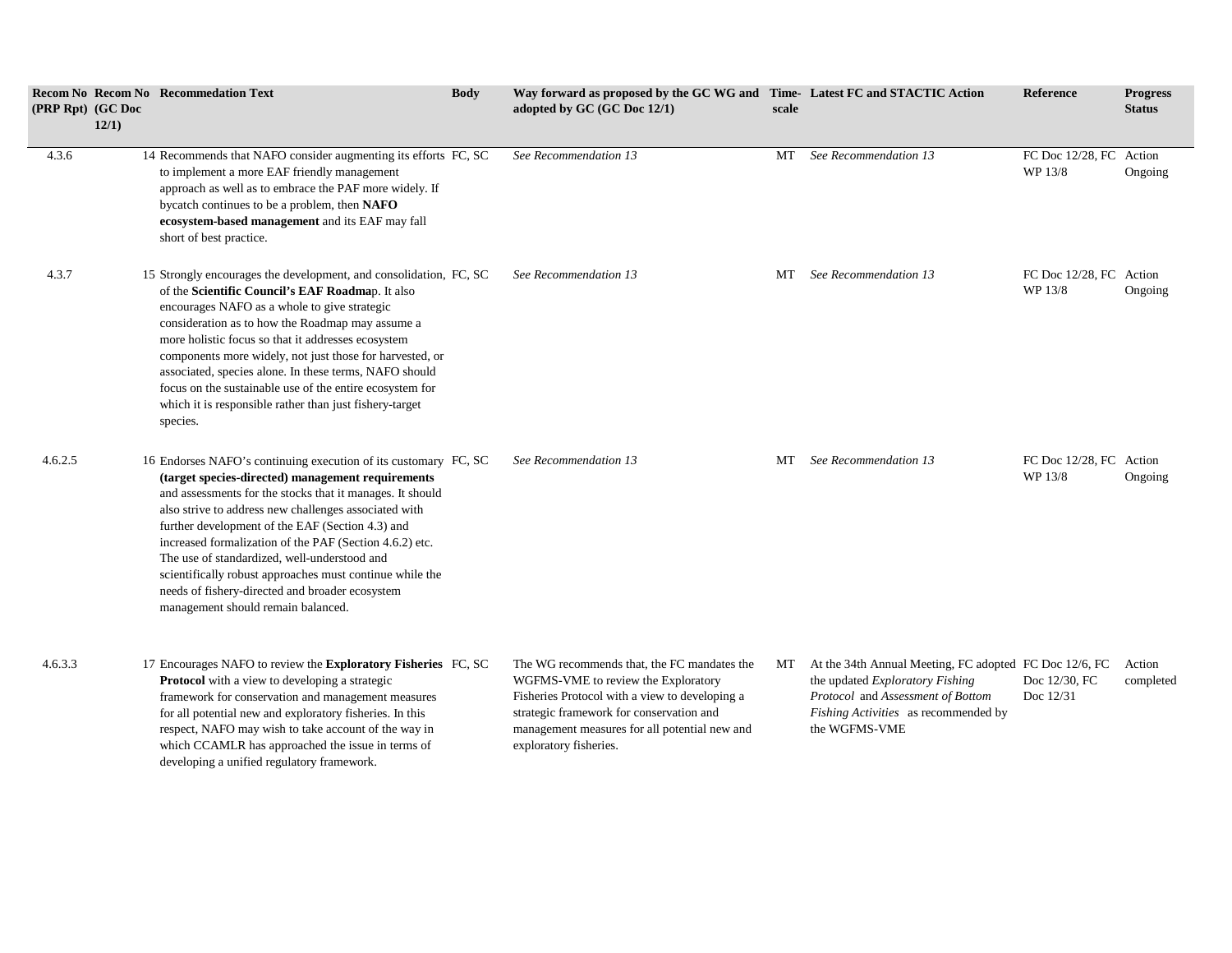| (PRP Rpt) (GC Doc                     | <b>Recom No Recom No Recommedation Text</b><br>12/1)                                                                                                                                                                                                                                                                                                                                                                                                               | <b>Body</b> | Way forward as proposed by the GC WG and Time-Latest FC and STACTIC Action<br>adopted by GC (GC Doc 12/1)                                                                                                                                                                                                                                                                                                                             | scale |                                                                                                                                                                                                                                                                                                                                                      | <b>Reference</b>                 | <b>Progress</b><br><b>Status</b> |
|---------------------------------------|--------------------------------------------------------------------------------------------------------------------------------------------------------------------------------------------------------------------------------------------------------------------------------------------------------------------------------------------------------------------------------------------------------------------------------------------------------------------|-------------|---------------------------------------------------------------------------------------------------------------------------------------------------------------------------------------------------------------------------------------------------------------------------------------------------------------------------------------------------------------------------------------------------------------------------------------|-------|------------------------------------------------------------------------------------------------------------------------------------------------------------------------------------------------------------------------------------------------------------------------------------------------------------------------------------------------------|----------------------------------|----------------------------------|
| 4.6.4.2 $&$<br>4.6.4.3 $&$<br>4.6.4.4 | 18 Recognizes that a NAFO strategic imperative should be FC, SC,<br>to articulate a specific plan aimed at developing ways to ES<br>conserve biodiversity. NAFO, in general, and the<br>Scientific Council in particular, are also encouraged to<br>formally determine the potential effects that areas closed<br>to fishing are likely to exert in terms of affecting fishing,<br>protecting habitats and conserving biodiversity in the<br>NAFO Convention Area. |             | Taking into account the recommendations on the<br>Ecosystem Approach and the mandate of the<br>2007 NAFO amended Convention, the WG<br>recommends that the FC mandates the WGFMS-<br>VME to analyse, based on an overview provided<br>by the Secretariat, the way other RFMOs address<br>the need to conserve biodiversity as a basis for<br>discussions in the FC on a possible strategy for<br>biodiversity. See Recommendation 19. | LT    | At the 34th Annual Meeting, FC adopted FC Doc 12/6, FC<br>the proposal to establish the joint FC-SC Doc 12/28<br>WG on Ecosystem Approach Framework<br>to Fisheries Management, following the<br>WGFMS-VME recommendation to<br>expand the mandate to include broader<br>aspects of EAF.                                                             |                                  | Action<br>Ongoing                |
| 4.6.4.2                               | 19 NAFO's efforts to address potential threats to<br>biodiversity in the Convention Area are largely linked to<br>the management of relevant fisheries and their likely<br>impacts. In this respect, NAFO has not articulated any<br>specific plans aimed at developing ways to conserve<br>biodiversity. The PRP sees the development of such<br>plans as a strategic imperative for NAFO.                                                                        | FC, SC      | See Recommendation 18                                                                                                                                                                                                                                                                                                                                                                                                                 | MT    |                                                                                                                                                                                                                                                                                                                                                      | FC Doc 12/6, FC<br>Doc 12/28     | Action<br>Ongoing                |
| 4.6.4.4                               | 20 Encourages NAFO to consider whether <b>activities other</b> FC<br>than fishing in the NAFO Convention Area may impact<br>the stocks and fisheries for which NAFO is responsible<br>as well as biodiversity in the NAFO Regulatory Area.<br>Such activities might include oil exploration, shipping<br>and recreational activities.                                                                                                                              |             | The WG recommends that the FC considers the<br>need to gather information on activities other<br>than fishing that may impact the stocks and<br>fisheries in the NAFO Area.                                                                                                                                                                                                                                                           | LT    | At the 34th Annual Meeting, FC adopted FC Doc 12/29, FC Action<br>the Resolution on the protection of<br>Vulnerable Marine Ecosystems from<br>activities other than fishing.<br>Also, FC agenda item 18 of the 35th<br>Annual Meeting is Offshore petroleum<br>exploration and their impact on<br>fisheries and VMEs in the NAFO<br>Regulatory Area. | Doc 12/31, FC WP Ongoing<br>13/6 |                                  |
| 4.7.2                                 | 22 Urges the Fisheries Commission to further consider how FC<br>the management of fishing, particularly of excess<br>capacity, may augment stock sustainability and the<br>meeting of the Convention's objectives.                                                                                                                                                                                                                                                 |             | The WG recommends that the FC continues to<br>examine the need for effort/capacity<br>management measures to ensure that effort is<br>commensurate with available resources.                                                                                                                                                                                                                                                          | МT    | At the 34th Annual Meeting, Iceland<br>expressed that it does not support this<br>recommendation as it considers effort<br>and capacity management measures are<br>not an efficient tool in the management<br>of fisheries.                                                                                                                          | FC Doc 12/31                     | Action to<br>propose             |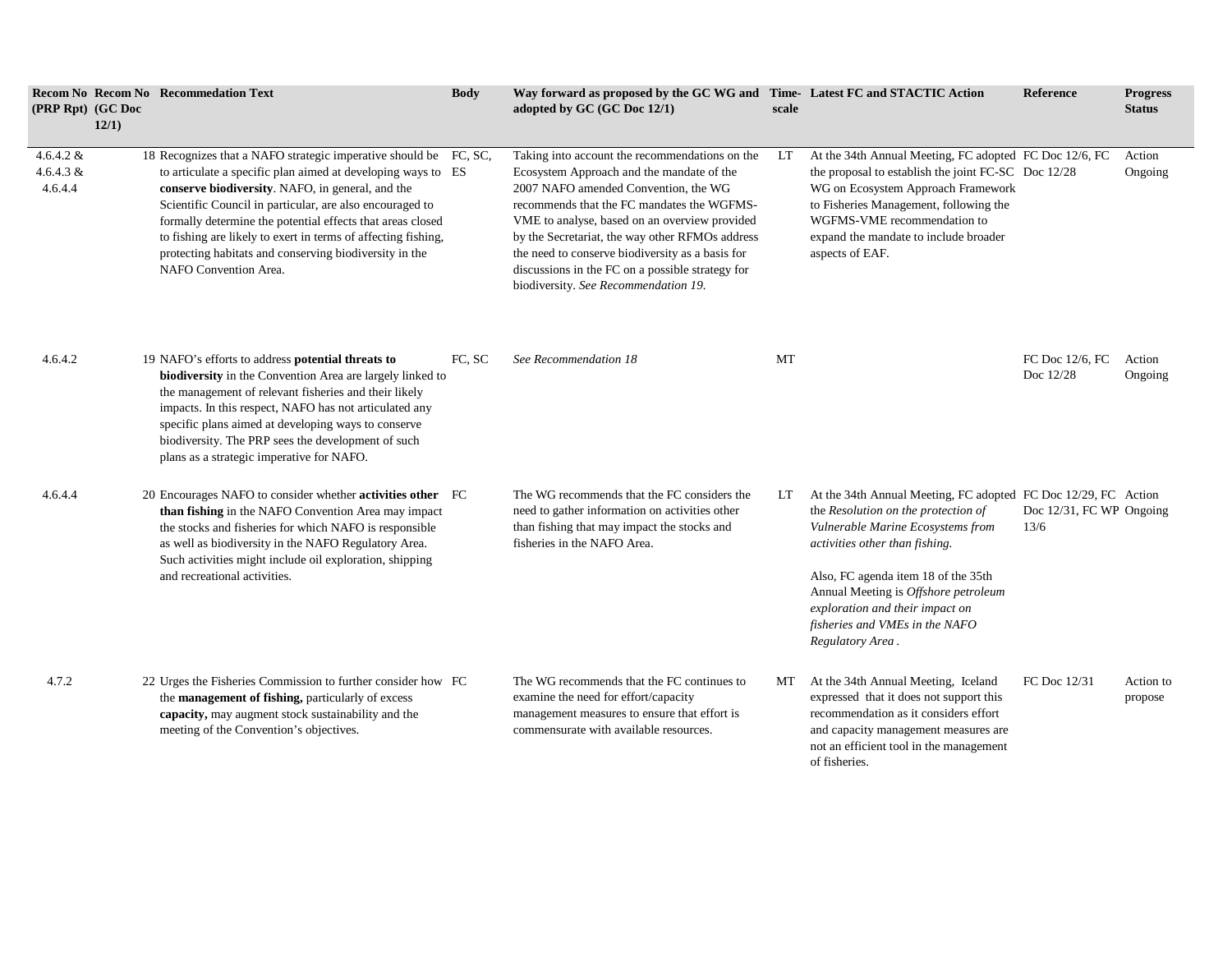| (PRP Rpt) (GC Doc    | 12/1) | <b>Recom No Recom No Recommedation Text</b>                                                                                                                                                                                                                                                                                                                         | <b>Body</b>        | Way forward as proposed by the GC WG and Time-Latest FC and STACTIC Action<br>adopted by GC (GC Doc 12/1)                                                                                                                                              | scale |                                                                                                                                                                                                                                                                                                             | Reference   | <b>Progress</b><br><b>Status</b> |
|----------------------|-------|---------------------------------------------------------------------------------------------------------------------------------------------------------------------------------------------------------------------------------------------------------------------------------------------------------------------------------------------------------------------|--------------------|--------------------------------------------------------------------------------------------------------------------------------------------------------------------------------------------------------------------------------------------------------|-------|-------------------------------------------------------------------------------------------------------------------------------------------------------------------------------------------------------------------------------------------------------------------------------------------------------------|-------------|----------------------------------|
| 4.3.9 $&$<br>4.6.5.2 |       | 23 Urges NAFO to deal with <b>lost or abandoned fishing</b><br>gear in a more consistent manner. It should also consider<br>efforts to introduce management measures to deal more<br>widely with environmental protection issues (e.g.<br>pollution, discarding of packaging bands etc.) likely to<br>arise from fishing activities in the NAFO Convention<br>Area. | FC                 | The WG recommends that the FC, following<br>advice from STACTIC, considers establishing<br>rules for retrieving lost gear and adopting<br>management measures to deal with<br>environmental pollution, in particular to<br>minimise waste and garbage. | ST    | At the 34th Annual Meeting, FC adopted FC Doc 12/18; FC<br>the Proposal on lost or abandoned<br><i>fishing gear</i> , as reccommended by<br>STACTIC. Artcile 13.9-13.13 were<br>inserted in the NCEM                                                                                                        | Doc $12/31$ | Action<br>completed              |
| 4.4.1.4              |       | 24 Recommends that the Fisheries Commission and the<br>Scientific Council promptly resolve any discrepancies<br>between STATLANT 21A catch estimates and those<br>of STACFIS, if possible, or at least provide some<br>guidance on how they arise, including underlying<br>assumptions made and/or consequences anticipated.                                        | GC, FC,<br>SC, CPs | The WG recommends that GC submits the issue<br>of catch discrepancy between STATLANT 21A<br>catch estimates and those of STACFIS to an<br>external peer review process.                                                                                | ST    | At the its Intersessional Meeting in May FC Doc 13/4<br>2013, STACTIC responded to the Peer<br>Review External Panel (PREP)<br>recommendations: if FC desires to have<br>measures in the NCEM related to<br>STATLANT or reporting data to be used<br>to compile STATLANT, specific<br>direction are needed. |             | Action<br>Ongoing                |
|                      |       |                                                                                                                                                                                                                                                                                                                                                                     |                    |                                                                                                                                                                                                                                                        |       | Also, in response to CPs instructions to<br>STACTIC to reflect on ways to use<br>STACTIC data in examining the<br>reliability of STATLANT 21, STACTIC                                                                                                                                                       |             |                                  |

created tables and graphs to compare STATLANT and the STACTIC data. STACTIC will report to FC at the meeting on the ways to utilize STACTIC data for the purpose of examining STATLANT 21 reliability.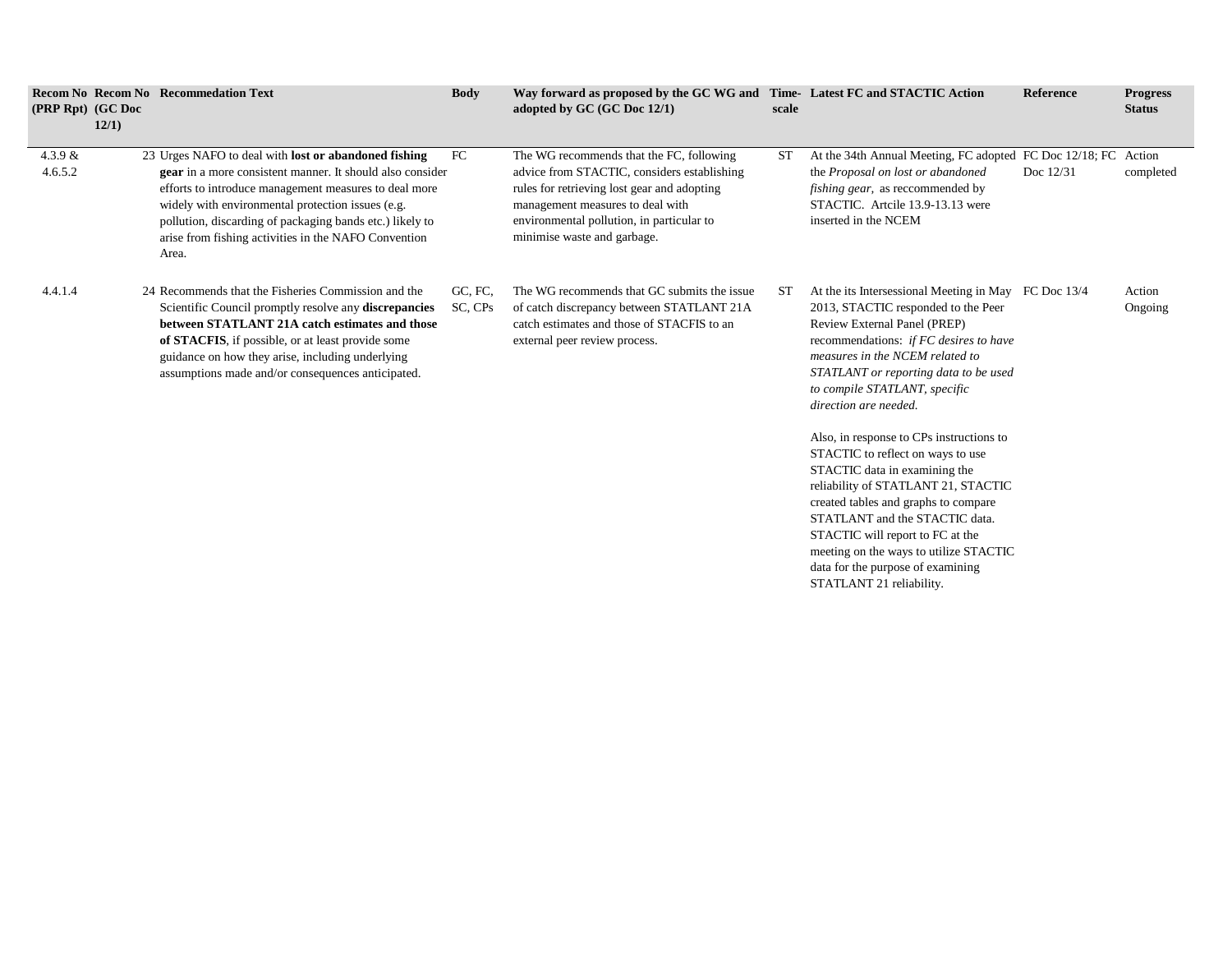| (PRP Rpt) (GC Doc                | 12/1) | <b>Recom No Recom No Recommedation Text</b>                                                                                                                                                                                                                                                                                                                                                                                                                                                                                                                                                                                                                                                                                                                                                                                                                                                                                                                                                                                                                                                                                                                                                                                                                                                            | <b>Body</b> | Way forward as proposed by the GC WG and Time-Latest FC and STACTIC Action<br>adopted by GC (GC Doc 12/1)                                                                                                                                                                                                                                                                                                                                                                                                                                                                                                                                                                                                               | scale |                                                                                                                                                                                                                                                                                                                                                                                                                                                                                                                                                                                                                                                                                                                                                                                                                                                                                              | <b>Reference</b> | <b>Progress</b><br><b>Status</b> |
|----------------------------------|-------|--------------------------------------------------------------------------------------------------------------------------------------------------------------------------------------------------------------------------------------------------------------------------------------------------------------------------------------------------------------------------------------------------------------------------------------------------------------------------------------------------------------------------------------------------------------------------------------------------------------------------------------------------------------------------------------------------------------------------------------------------------------------------------------------------------------------------------------------------------------------------------------------------------------------------------------------------------------------------------------------------------------------------------------------------------------------------------------------------------------------------------------------------------------------------------------------------------------------------------------------------------------------------------------------------------|-------------|-------------------------------------------------------------------------------------------------------------------------------------------------------------------------------------------------------------------------------------------------------------------------------------------------------------------------------------------------------------------------------------------------------------------------------------------------------------------------------------------------------------------------------------------------------------------------------------------------------------------------------------------------------------------------------------------------------------------------|-------|----------------------------------------------------------------------------------------------------------------------------------------------------------------------------------------------------------------------------------------------------------------------------------------------------------------------------------------------------------------------------------------------------------------------------------------------------------------------------------------------------------------------------------------------------------------------------------------------------------------------------------------------------------------------------------------------------------------------------------------------------------------------------------------------------------------------------------------------------------------------------------------------|------------------|----------------------------------|
| 4.5.1 $&$<br>$4.5.3 \&$<br>4.5.4 |       | 25 Consideration should be given on how dialogue<br>between the Scientific Council and the Fisheries<br>Commission could be strengthened, while still<br>maintaining the intended 'philosophical' separation<br>between them. The content of any such dialogue should<br>be considered in terms of providing both groups with the<br>best information available so that decisions, or actions,<br>are based on interpretable, unambiguous and informed<br>understanding. The detailed recommendations below<br>outline two possible areas to be considered in the<br>interests of improving the use of the Scientific Council's<br>advice by the Fisheries Commission.<br>These include:<br>Tabular presentation of key management decisions to<br>be taken rather than decisions being obscured in other<br>documentation. This would serve as a 'targeted<br>framework' and could extend the use of standardized<br>management procedures by providing more risk-based,<br>or risk-determined scientific advice.<br>Developing consolidated descriptions of the scientific<br>approaches models and underlying assumptions used by<br>the Scientific Council. This could be in the form of a<br>users' manual outlining, with attached lay explanations,<br>the various assessment being undertaken. | FC, SC      | The WG recommends that:<br>• FC considers more regular inter-sessional<br>meetings between managers and scientists for<br>issues requiring discussion (e.g via WebEx or<br>teleconference),<br>• a joint meeting of the FC and SC be held at the<br>upcoming Annual Meeting or as soon as possible<br>thereafter, to discuss the appropriate means to<br>address, amongst other issues, broader<br>implementation of the PAF, updating the<br>framework for provision of advice, updating the<br>template for the presentation of advice and<br>recommendations, and the improvement of the<br>process to develop questions to the SC.<br>• FC develop a framework for the presentation of<br>key management decisions. | ST    | At the 34th Annual Meeting, FC and SC FC Doc 12/31, FC Action<br>had a joint meeting on the side to discuss Doc 12/27, FC<br>the specific plans of action in the<br>implementation of this recommendation. 13/7, FC WP 13/8,<br>Short-, medium, and long-term priorities FC Doc 12/25<br>were agreed to. These priorities included<br>catch discrepancies and estimates, the<br>establishment of management objectives,<br>and further implementation of the<br>precautionary and ecosystem approach<br>through the various NAFO Working<br>Groups.<br>The draft ToRs of the joint FC-SC WGs<br>on RBMS and EAFM, which will be<br>presented to FC at this meeting for<br>consideration and adoption, reflect these<br>priorities.<br>Also, at the 34th Annual Meeting, FC<br>adopted the Proposal for the updated<br>framework for the presentations of<br>Scientific Advice based on risk. | Doc 12/28, FC WP | Ongoing                          |

- 4.5.7 26 Suggests that NAFO as a whole may wish to reflect on the use, and allocation, of its **scientific capacity** from time-to-time, although the burden of scientific input appears to be shared by all NAFO Contracting Parties in proportion to their respective fishery activities. FC, SC, CPs
	- The WG recommends the FC and SC analyse the availability of and the need for scientific capacity and identifies possibilities to extend scientific expertise by specific schemes (e.g. scholarship, meeting participation fund, etc).
		- MT FC has noted SC's concern about its increasing workload wihtin the last few years such that is is reaching the limits of its resources and capabilities. FC Doc 12/31 Action to propose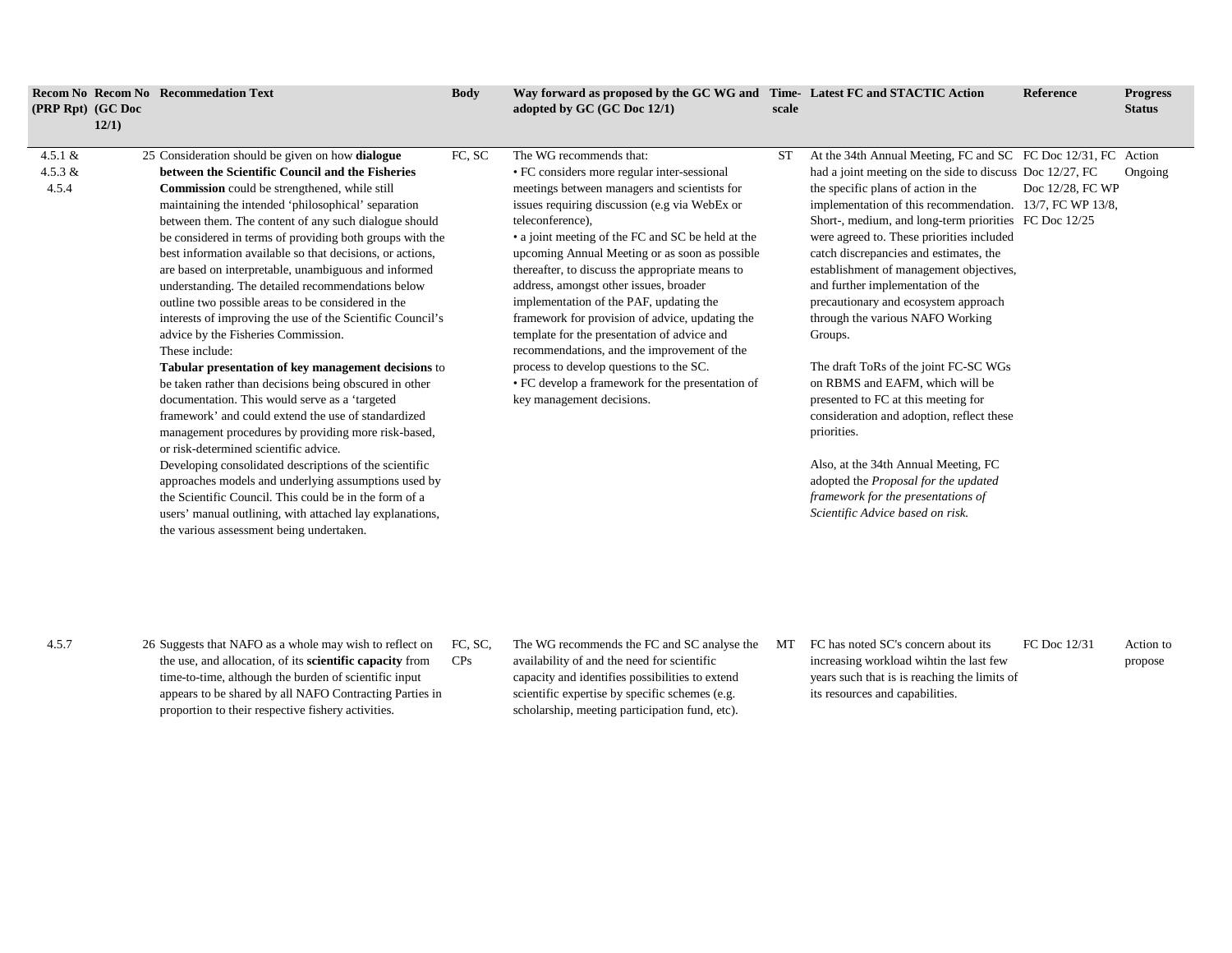| (PRP Rpt) (GC Doc                  | 12/1) | <b>Recom No Recom No Recommedation Text</b>                                                                                                                                                                                                                                                                                                                                                                                                                                                                                                                                                                                     | <b>Body</b> | Way forward as proposed by the GC WG and Time-Latest FC and STACTIC Action<br>adopted by GC (GC Doc 12/1)                                                                                                                                                                                                                             | scale |                                                                                                                                                                                                                                                                                    | <b>Reference</b> | <b>Progress</b><br><b>Status</b> |
|------------------------------------|-------|---------------------------------------------------------------------------------------------------------------------------------------------------------------------------------------------------------------------------------------------------------------------------------------------------------------------------------------------------------------------------------------------------------------------------------------------------------------------------------------------------------------------------------------------------------------------------------------------------------------------------------|-------------|---------------------------------------------------------------------------------------------------------------------------------------------------------------------------------------------------------------------------------------------------------------------------------------------------------------------------------------|-------|------------------------------------------------------------------------------------------------------------------------------------------------------------------------------------------------------------------------------------------------------------------------------------|------------------|----------------------------------|
| 5.1.4                              |       | 27 Notes that there is a need to further address the issues of FC, CPs<br>equitable sharing between Contracting Parties of<br>inspection coverage (and/or related costs - as was<br>suggested at the 2003 Annual Meeting).                                                                                                                                                                                                                                                                                                                                                                                                      |             | The Working Group recommends that: •<br>STACTIC continues to identify ways to ensure<br>equitable sharing between Contracting Parties of<br>inspection coverage as launched at the 2003<br>Annual Meeting, and that; • CPs cooperate in the<br>deployment of inspectors and the coordination of<br>areas and vessels to be inspected. | ST    | At its May 2013 Intersessional Meeting, FC Doc 13/4<br>STACTIC noted that issues contained in<br>Recommendations 27 and 28 had been<br>previously discussed and that the CEM<br>adequately addresses these issues.                                                                 |                  | Action<br>completed              |
|                                    |       | There is also a need to address the timely and effective<br>follow-up of infringements.                                                                                                                                                                                                                                                                                                                                                                                                                                                                                                                                         |             | The WG encourages CPs to follow-up timely and<br>effectively on infringements and to report<br>regularly on the action taken as foreseen by<br>Article 37 of NCEM. See Recommendation 28.                                                                                                                                             |       |                                                                                                                                                                                                                                                                                    |                  |                                  |
| 5.4.1                              |       | 28 Urges that the quality and timeliness of Contracting<br>Party infringement follow-up reporting be improved so<br>that Contracting Parties better meet their obligations<br>under the Convention and NCEM. In this respect, the<br>situation where reports are only available for 12 out of<br>88 citations between 2006 and 2010 is not only<br>unsatisfactory, but should be urgently addressed.* (*It<br>was noticed that the Panel has inadvertently taken the<br>statistics in an opposite context. Actually, 12 citations<br>did not have follow-up reports on infringement, i.e. 76<br>out 88 have follow-up reports.) | FC, CPs     | See Recommendation 27.                                                                                                                                                                                                                                                                                                                | ST    | At its May 2013 Intersessional Meeting, FC Doc 13/4<br>STACTIC noted that issues contained in<br>Recommendations 27 and 28 had been<br>previously discussed and that the CEM<br>adequately addresses these issues.                                                                 |                  | Action<br>completed              |
| 5.2.4 $&$<br>$5.2.5 \&$<br>3.2.8.2 |       | 29 Recommends further harmonization of relevant NAFO<br>rules with applicable provisions of the FAO Port States<br>Measures Agreement. Considering that NEAFC is<br>currently undertaking similar work, the PRP suggests<br>that the NEAFC experience in this regard be taken into<br>account by NAFO. To the extent possible, NAFO should<br>also cooperate with other RFMOs to enhance the<br>efficiency of its Port State Measures.                                                                                                                                                                                          | GC, FC      | The WG recommends that:<br>• STACTIC assess the consistency of NAFO<br>CEM with the FAO PSM Agreement, and<br>develop any necessary amendments, taking into<br>account PSM measures adopted by NEAFC as<br>appropriate.<br>• FC should cooperate with other RFMOs to<br>enhance the efficiency of its PSM                             | ST    | At its May 2013 Intersessional Meeting, FC Doc 13/4<br>STACTIC agreed that in the interest of<br>harmonization and efficiency, NAFO<br>would await the completion of NEAFC's<br>Port State Control review, anticipated by<br>November 2013, prior to conducting its<br>own review. |                  | Action<br>Ongoing                |